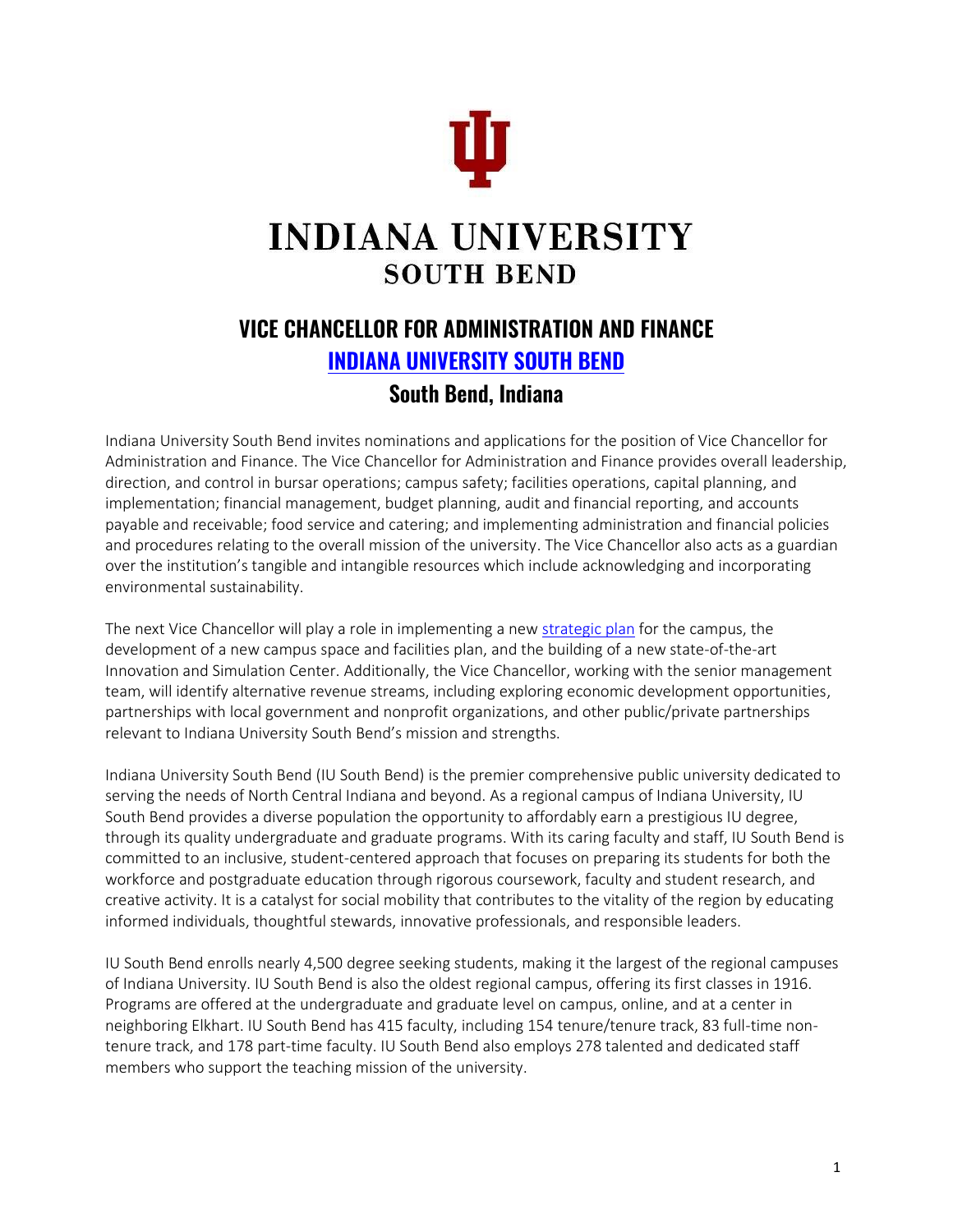An area of distinction for IU South Bend is the commitment to engaged student learning. Faculty regularly work with students in research projects, internships, and service-learning activities, whether it be students conducting research in the lab beside their professors or interning at local nonprofit, municipal, or business organizations. To advance the campus' commitment to community engagement, efforts are underway to further institutionalize community engagement in programs and services. In addition to a newly established Community Engagement Center, the campus is home to several other centers of excellence including the [Civil Rights Heritage Center,](https://clas.iusb.edu/centers/civil-rights/index.html) [The American Democracy Project,](https://clas.iusb.edu/centers/adp/index.html) and th[e Center for a](https://clas.iusb.edu/centers/cs-future/index.html) [Sustainable Future.](https://clas.iusb.edu/centers/cs-future/index.html)  These centers provide faculty, staff, and students opportunities to engage in projects that extend the university's reach beyond the classroom and into the community. The 2022 *U.S. News and World Report Best Colleges Report* ranked IU South Bend 25th in social mobility among regional public universities in the Midwest, recognizing good graduation rates among students who receive Pell Grants.

# **INDIANA UNIVERSITY SOUTH BEND'S COMMITMENT TO DIVERSITY, EQUITY, AND INCLUSION**

IU South Bend is committed to promoting an environment that is welcoming and supportive of its diverse faculty, staff, and students. A campus Diversity, Equity, and Inclusion committee serves the community in developing and implementing programs and initiatives in support of advancing campus DEI goals. The committee is co-chaired by the Vice Chancellor for Student Affairs and Diversity and the Director of Institutional Equity and Inclusive Excellence. IU South Bend is particularly focused on identifying systems of oppression and deconstructing them, increasing recruitment, hiring, and retention of faculty and staff from historically underrepresented communities, and fostering belonging as an inclusive, safe, and affirming campus for all members of the campus community.

Currently, 31 percent of the total university population are students of color, 28.9 percent of the total population are underrepresented students of color, 34 percent of the Honors Program are students of color, 37.2 percent of the population are first generation college students, 33.2 percent of the total population are Pell recipients, 29.2 percent are non-traditional aged students, and 21 percent of faculty and staff are persons of color.

IU South Bend's Civil Rights Heritage Center focuses on education, culture, and activism. It is housed on the west side of South Bend in the former Engman Public Natatorium, a place that excluded and then segregated African Americans. The Center operates as a space to meet, hold classes, and host a wide range of educational and cultural programming to engage the public in conversations on issues and concerns of local and national importance. It also functions as a community resource for local grass roots activism. As importantly, it functions as a living museum that simultaneously preserves and honors past struggles for civil rights and social justice in the Northern Indiana region while initiating and supporting contemporary efforts to advance the unfinished fight for justice.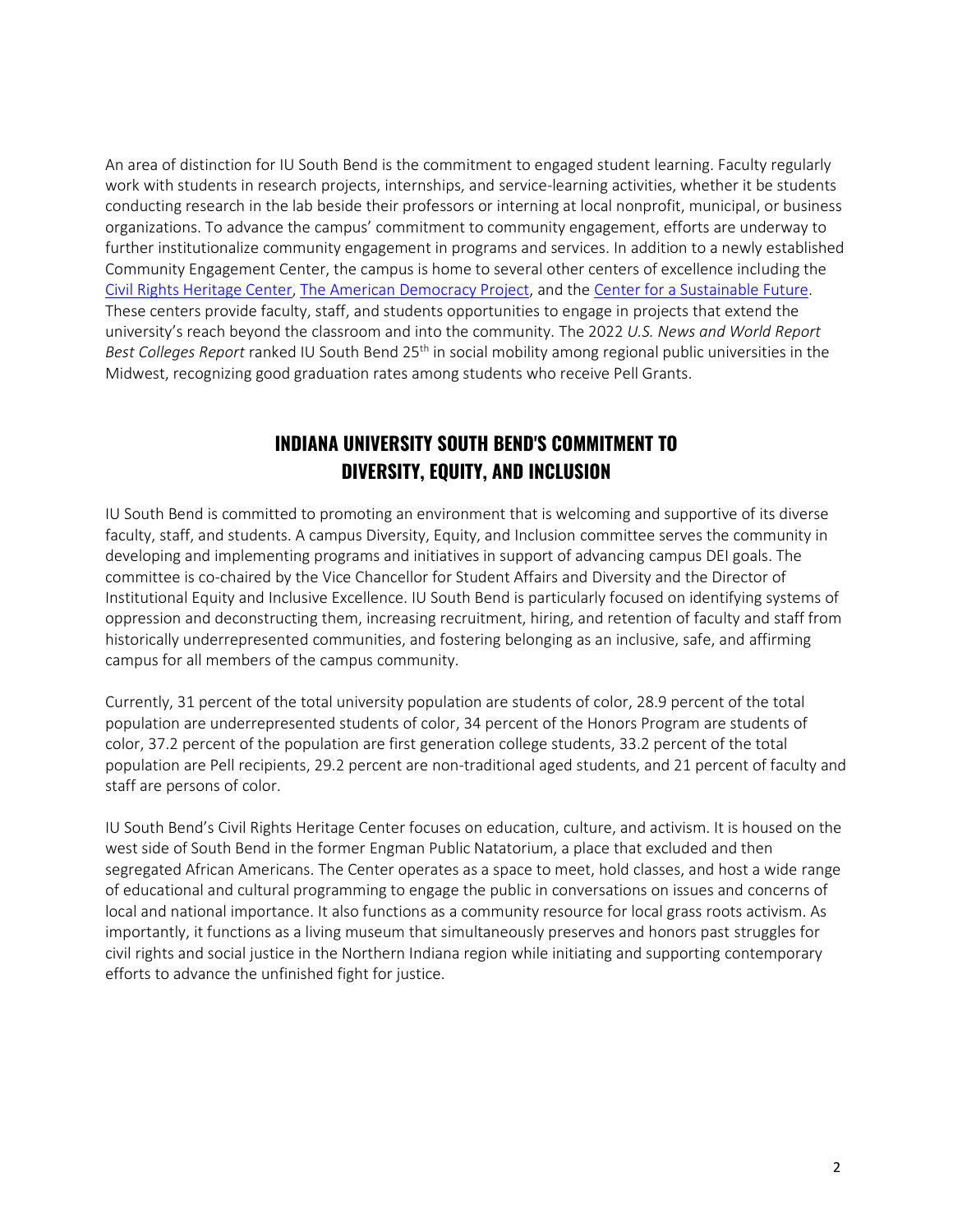### **UNIVERSITY LEADERSHIP**

#### Susan Elrod **Chancellor**

Susan Elrod began as the sixth chancellor of Indiana University on July 1, 2019. Chancellor Elrod brings with her over a decade of higher education campus and national leadership experience. She has served as a provost, dean, and academic leader at public comprehensive universities in the California State University system and the University of Wisconsin system. Her leadership track record includes a focus on enrollment management, strategic planning, regional partnerships and engagement, revenue generation, and building programs that increase student access, persistence, and completion. Her approach is grounded in the core values of collaboration, inclusion, and empowerment as she leads the campus in meeting its mission to achieve collective impact as it serves the diverse communities in the region. She also worked in Washington, D.C. for the Association of American Colleges & Universities (AAC&U).

Chancellor Elrod holds a Ph.D. in Genetics and is a nationally recognized leader in STEM higher education and institutional change. She regularly publishes on topics at the intersection of her research interests and her experiences as an administrative leader in higher education. She has nearly 30 publications on topics ranging from undergraduate research to systemic change and leadership, as well as several scientific publications and patents, a textbook, and a book. She serves as an advisor on several national projects and is an active scholar on projects focused on leadership for systemic institutional change with funding from the National Science Foundation and the Bill and Melinda Gates Foundation. She co-edited a book entitled, *Shared Leadership in Higher Education: Responding to a Changing World (2021, Stylus)*. She serves on the HERS Board of Directors, is a founding member of the national Coalition for Reform in Undergraduate STEM Education (CRUSE) and was a member of the National Research Council committee report on *Indicators for Monitoring Undergraduate STEM Education*. Her contributions to the field of STEM higher education have been recognized by her election as a Fellow of the American Association for the Advancement of Science (AAAS). Her Ph.D. in Genetics is from the University of California, Davis and undergraduate degree in Biological Sciences from California State University, Chico. She was a postdoctoral fellow at Novozymes, Inc. in Davis, California.

### **REPORTING RELATIONSHIPS**

The Vice Chancellor reports to Chancellor Susan Elrod with a dotted line report to the Assistant Vice President for Administration in the Indiana University Office of the Executive Vice President for University Academic Affairs and works in conjunction with various Indiana University Administration offices. The Vice Chancellor will serve on the Chancellor's Cabinet and work with the Chancellor and other Vice Chancellors, as well as the Deans and other campus leaders, to implement the university's strategic direction and assure IU South Bend achieves its mission. The Vice Chancellor will oversee a team of approximately 75, including five direct reports.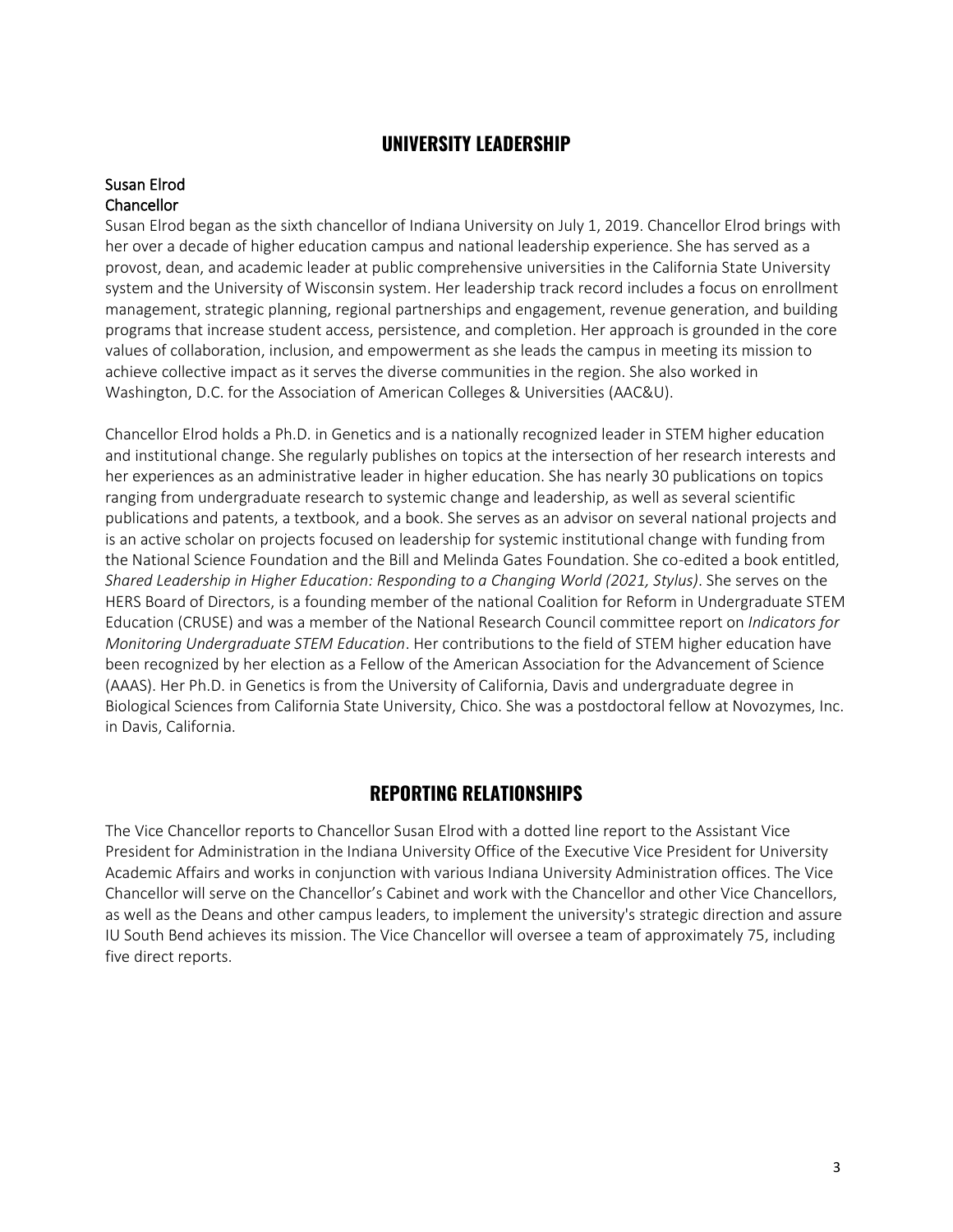### **ADMINISTRATION AND FINANCE**

The Vice Chancellor oversees and supervises the Office of Fiscal Affairs, the Office of the Bursar, and Facilities Management; and provides campus support for IUPD-South Bend, purchasing, and other offices that report directly to IU University Affairs but with staff working on the IU South Bend campus. The [Office of Fiscal Affairs](https://administration.iusb.edu/fiscal-affairs/index.html) is responsible for the campus' financial planning, compliance, and external fiscal regulations. This includes accounting and payroll functions, revenue processing procedures, and projecting, setting, and maintaining the campus' annual budget. The [Office of the Bursar](https://administration.iusb.edu/bursar/index.html) oversees the administration of tuition and fees, bill payment including payment plans, and sponsor billings. From building upkeep to mail delivery to space planning and construction coordination, IU South Bend [Facilities Management](https://administration.iusb.edu/facilities/index.html) handles a wide variety of services that keep the campus operating at peak performance. From building maintenance to utilities and landscape maintenance, the facilities team manages over 1,420,000 square feet of facilities on 80 acres of land. [Campus Safety](https://administration.iusb.edu/police/index.html) is a priority, and to ensure proper training and professionalization of the campus safety team, there is a dual reporting relationship with Indiana University. In addition to campus police and the security staff, campus safety includes fire safety and crime prevention.

#### **FINANCES**

The annual operating budget for IU South Bend is approximately \$60 million. Approximately 57 percent of the budget is derived from tuition and fees. Approximately 42 percent comes from state appropriations, and the rest comes from gifts, indirect research costs, and other sources. Indiana University is known nationally for its implementation of responsibility centered management (RCM), which began in 1989. All campuses, including IU South Bend manage their revenue streams under the RCM model. Tuition revenue at IU South Bend stays at the institution, and the campus' state appropriation is a line item within the state of Indiana budget. IU South Bend contributes to the cost of services, including technology services, provided by Indiana University.

The state appropriation includes performance-based funding. Campuses are evaluated on the basis of a series of performance metrics which determines additional allocations from the state. Four-year graduation rates, degree progress benchmarks, number of STEM graduates, and number of Pell eligible students who graduate are a few of the metrics used to determine performance dollars for public universities in Indiana. IU South Bend has shown increases in all the above metrics in the past few years and benefited from performance-based dollars.

Additionally, to further educate the campus community on the budgeting process, engage campus stakeholders in the budget process, and to plan strategically for the future, the Chancellor established a new Campus Budget Advisory Council that is co-chaired by the Vice Chancellor for Administration and Finance and the Executive Vice Chancellor for Academic Affairs.

IU South Bend's also has an Advancement team that has made dramatic progress in developing a strong fundraising and development ethos in the past decade. IU recently celebrated its 200<sup>th</sup> year as a university and engaged in a Bicentennial fundraising campaign. IU South Bend completed the IU Bicentennial campaign just shy of \$32 million, the largest total amongst the regional campuses. A new advancement plan is focused on planned giving, annual fund development, donor cultivation and stewardship, alumni engagement, grant proposals with corporations and foundations, and the cultivation of a new base of donors for major gifts. Other partnerships that will diversify revenue streams are in progress.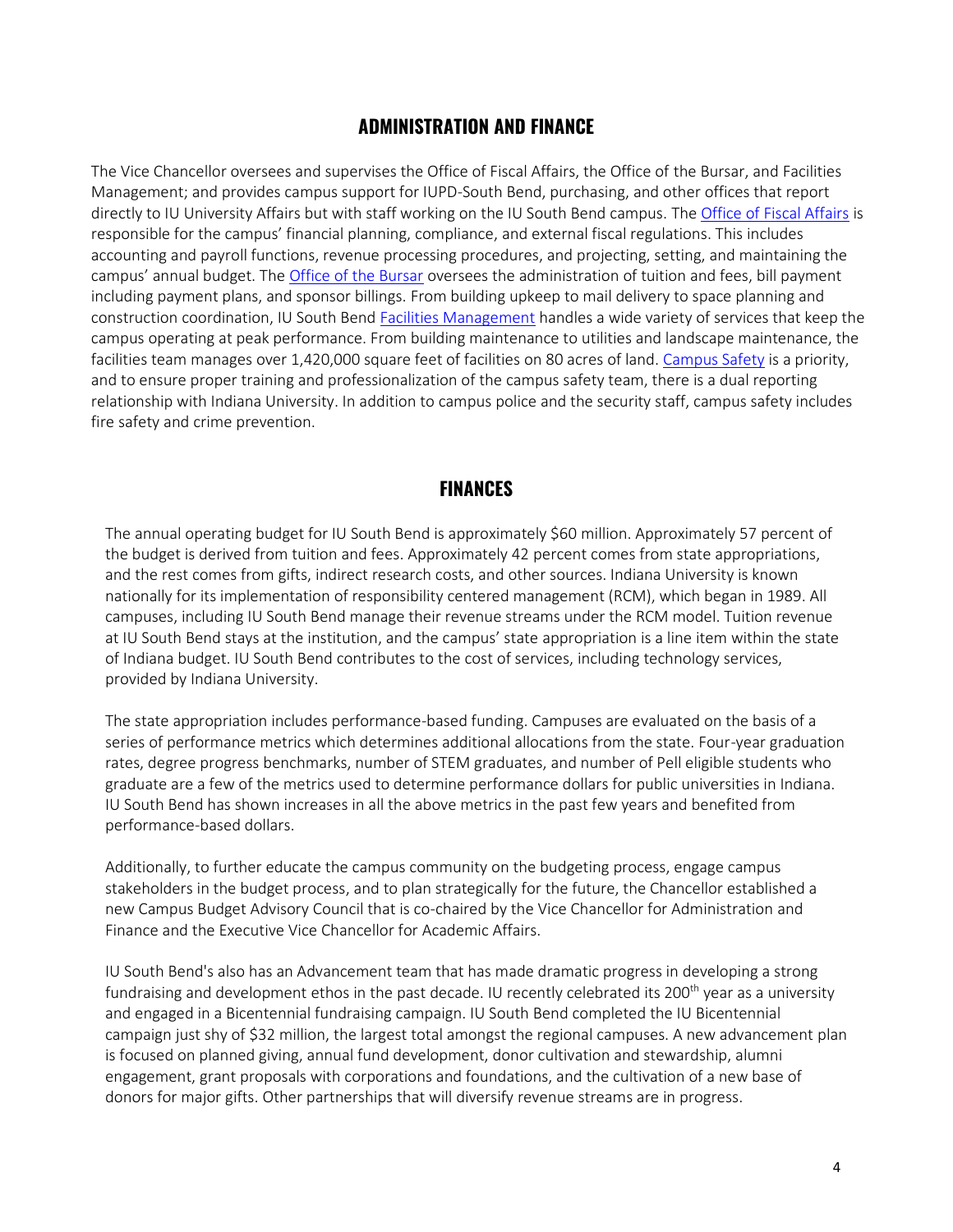# **CAMPUS FACILITIES AND CAPITAL PLANNING**

The campus of IU South Bend is on 80 acres spanning the St. Joseph River in the heart of South Bend, Indiana. It includes 24 academic buildings and residence halls. The campus has steadily expanded its footprint, most recently by building residential housing across the river. A pedestrian bridge connects the main campus to the River Crossing residential apartments. A pedestrian mall acts as a focus for the academic buildings on the main campus. Off campus buildings include the IU South Bend Civil Rights Heritage Center, located in the former Engman Natatorium on the west side of South Bend, and the Elkhart Center, which offers graduate programs in the health sciences.

The campus is in the process of creating enhanced space planning and governance processes that will improve facilities use and alignment with the new campus strategic plan. The Vice Chancellor will have an opportunity to contribute to the vision and planning of campus facilities to reflect current enrollment as well as mission-specific opportunities for renovations, partnerships, and community engagement. The Center for a Sustainable Future provides engagement opportunities related to all aspects of campus operations and the campus recently received a bronze rating for the Sustainability Tracking, Assessment & Rating System (STARS) from the Association for the Advancement of Sustainability in Higher Education (AASHE). The campus has also earned a Tree Campus USA designation as well as a Bee Campus USA designation. The campus master plan, created in 2012, guides the development of facilities, grounds, and other space uses on the campus. The area is also active with local economic development initiatives led by the [South Bend Elkhart Regional Partnership](https://southbendelkhart.org/) organization fueled by state investments. The South Bend-Elkhart region was recently awarded [\\$50 million in state READI funds.](https://southbendelkhart.org/news/gov-holcomb-awards-500-million-to-indiana-readi-regions-in-uniquely-innovative-nationally-recognized-program/) Additionally, the campus is planning for an expanded health sciences simulation and innovation center as a major building renovation project. The mission of this center is to promote active learning with embedded simulated clinical experiences, community engagement as an interprofessional hub for the community, and to improve the quality of healthcare and health outcomes in the region. The Vice Chancellor will work closely with the Chancellor, Dean of the Vera Z. Dwyer College of Health Sciences, and other senior leaders at IU South Bend and IU to ensure all phases of this project are successful. This project will also involve significant engagement with the city and local economic development initiatives.

### **FROM THE CHANCELLOR**

*Thank you for your interest in Indiana University South Bend! As a student-centered campus, our mission is to empower students to reach their goals so they can transform their lives and the lives of those around them. We are so proud of our alumni who go on to make valuable contributions to our community and lead organizations and businesses in our region, state, nation, and world. We are a campus that is committed to diversity, equity, and inclusion, with over 30 percent of our students coming from diverse ethnic and cultural backgrounds and are honored to be an emerging Hispanic-Serving institution.*

*As a result of the pandemic and all we have faced as a world over the past two years, higher education institutions across the country are at an important inflection point. Public regional institutions like IU South Bend play a critical role in ensuring a full recovery from the pandemic. IU South Bend is already embracing this moment with new leadership, vision, plans, and opportunities. New prospects in online programs, adult education, continuing education, community and business partnerships, and programs targeted to support mission-specific student populations present opportunities for growth and expansion. Local economic*  development efforts, which have ramped up over the past decade, alongside state investments in regional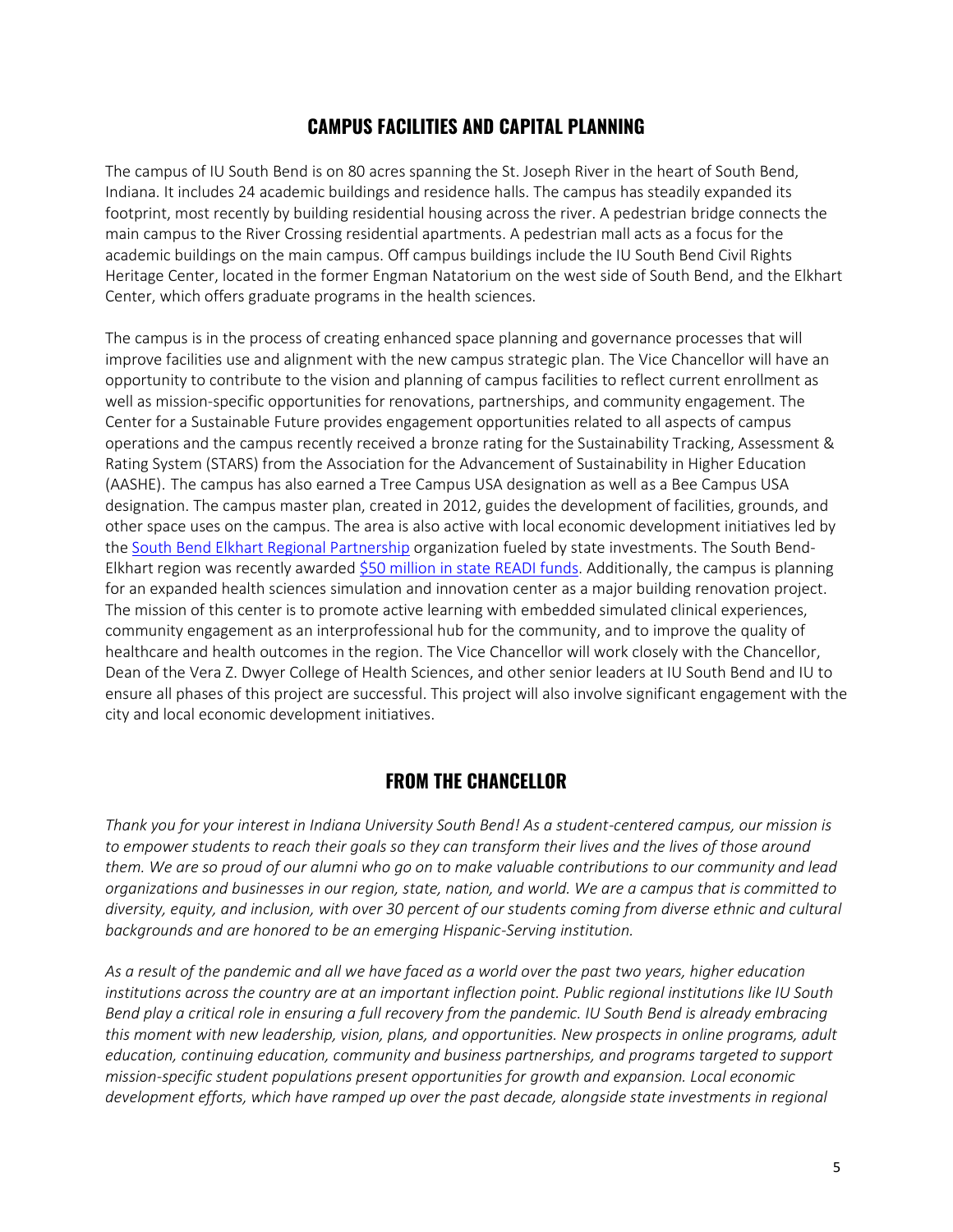*economic development, also provide opportunities for new programs and partnerships that will result in mutually beneficial outcomes and collective impact. IU South Bend has been in the community for over 100 years and has much to look forward to as we move confidently into our next 100 years.*

*I* am seeking a partner who will join me and the senior leadership team in building a robust administrative *and fiscal engine that will propel IU South Bend confidently into the future. We have enrollment and budget challenges to overcome, but there are multiple opportunities for innovation, growth, and improvement.*

–Susan Elrod, Chancellor

#### **PRIMARY RESPONSIBILITIES**

The Vice Chancellor for Administration and Finance will:

- Provide leadership, management, and stewardship for all aspects of campus financial and physical resources while ensuring institutional integrity and sustainability.
- Serve as a strategic advisor to the Chancellor for financial and administrative objectives, policies, programs, and practices that ensure a sound financial structure for the campus while focusing on the common goal of student success.
- Participate as a core member of the executive leadership team, partnering with senior leaders across campus to achieve goals related effective campus administration and finance operations.
- Guide the development, implementation, and monitoring of the campus operating and capital budgets from multiple sources of funding.
- Provide leadership for the institution's ongoing efforts to pursue operating strategies that enhance revenues and efficiencies and lead to more cost-effective operations across campus.
- Develop financial plans, including the development of management policies and operating procedures, preparing projections, performing financial analysis, and generating other reports for the purpose of communication and decision-making.
- Oversee facilities planning and operations including maintenance of buildings and campus grounds, significant renovation projects, implementation of the campus master plan, development of the campus capital plan, and leadership of campus facilities governance processes.
- Oversee budget planning and development of long-term sustainable economic plans and models that ensure the viability of the campus and serve as co-chair of the Campus Budget Advisory Council with the Executive Vice Chancellor for Academic Affairs.
- Oversee campus leases of space including the bookstore, food services, and other third parties who lease space in campus facilities.
- Co-chair the Campus Budget Advisory Council with the Executive Vice Chancellor for Academic Affairs.
- Serve as liaison to academic senate and other campus committees related to administration and finance areas.
- Serve as liaison to the city's planning and public works departments, other local entities, and neighborhood associations to build strong relationships and develop productive community partnerships.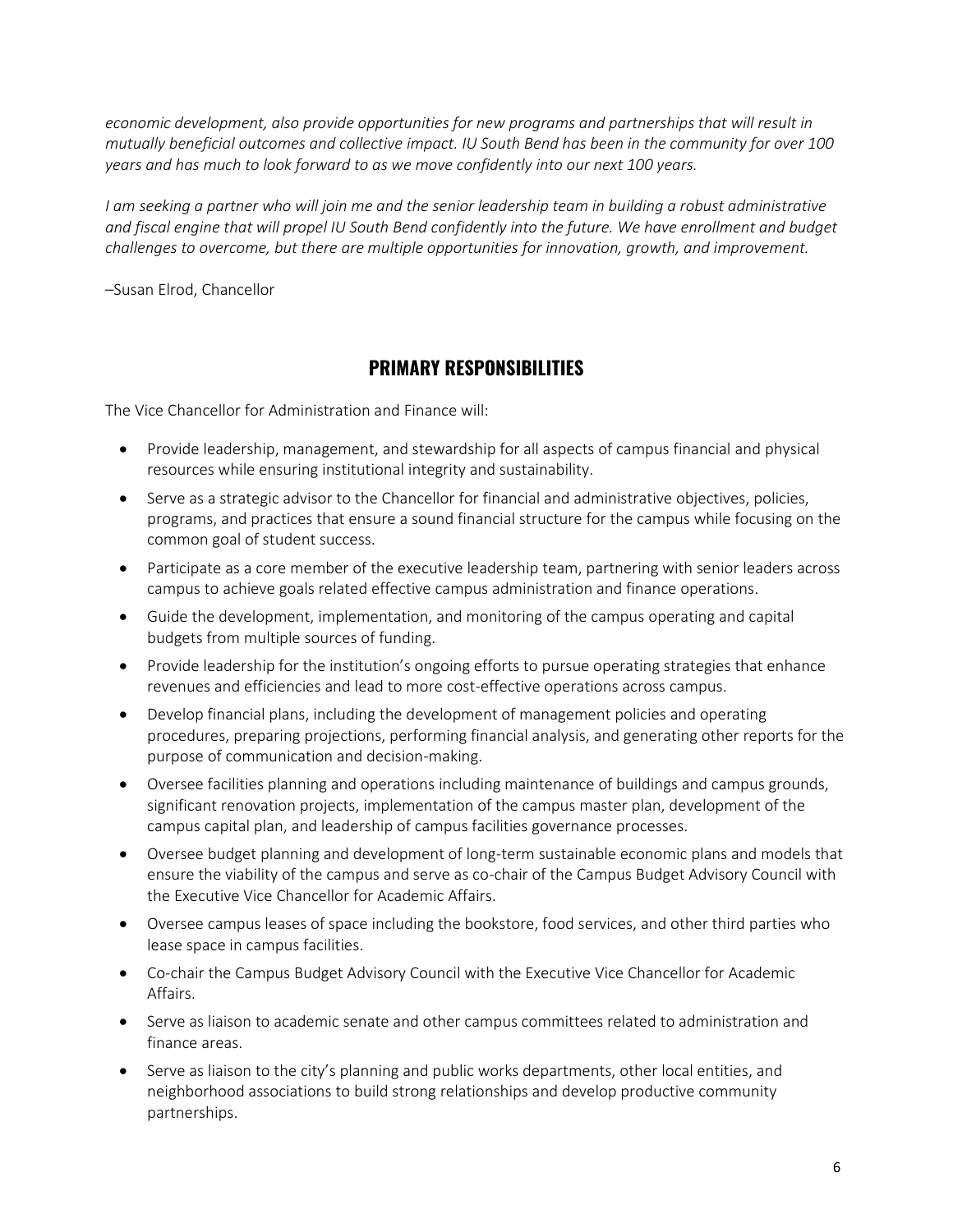• Promote the effectiveness of staff reporting to the position, including setting performance expectations, conducting timely reviews, appropriately addressing performance issues or concerns, and team building to ensure a highly functional and productive unit.

# **PREFERRED COMPETENCIES AND QUALIFICATIONS**

IU South Bend seeks a Vice Chancellor for Administration and Finance with:

- Master's degree in business, accounting, finance, or a related field.
- Financial and budget management and leadership experience; experience in higher education preferred.
- Progressively responsible and successful experience in accounting, financial management, or budgetary planning and leadership, or a combination of these.
- Progressively responsible and successful experience as a leader in facilities management, business, and support services.
- Demonstrated success in developing strategic budget, financial, and operational approaches tied to achieving significant organizational outcomes.
- Excellent writing skills as well as superb interpersonal and verbal communication skills; ability to clearly present information, ideas, analyses, and complex financial data to a wide variety of audiences.
- Skilled at building and maintaining relationships within all levels of an organization as well as externally with visitors, government and community organizations, business leaders, and professional organizations.
- Extensive knowledge of generally accepted government accounting and budgeting methods and practices.
- Ability to formulate and articulate sound policies and demonstrated ability to identify, resolve, and consult on a wide range of administrative and personnel issues with a clear sense of institutional needs and priorities.
- Ability to prepare and analyze complex financial reports, budgets, presentation materials, records, correspondence, etc., with confidentiality, accuracy, and extreme attention to detail.
- Ability to read, analyze, understand, and apply complex legal, financial, and/or technical records, reports, ordinances, policies, etc.
- Ability to work under considerable stress as a result of tight deadlines, balancing multiple projects, performing duties under public scrutiny, etc.
- Ability to assess current practices and create efficiencies as well as innovation, flexibility, and creativity in the support of campus operational effectiveness.
- Successful leadership experience working in comparable higher education institutions (preferred) or an organization of comparable complexity.
- Significant experience working in a highly technical environment of online systems, data analytics, and virtual meetings and personal interactions preferred.
- Ability to work within an executive team environment, with other leaders across the organization, and empower effective teams within reporting units but also in cross-divisional projects.
- Experience managing teams, staff, and promoting an environment focused on customer service.